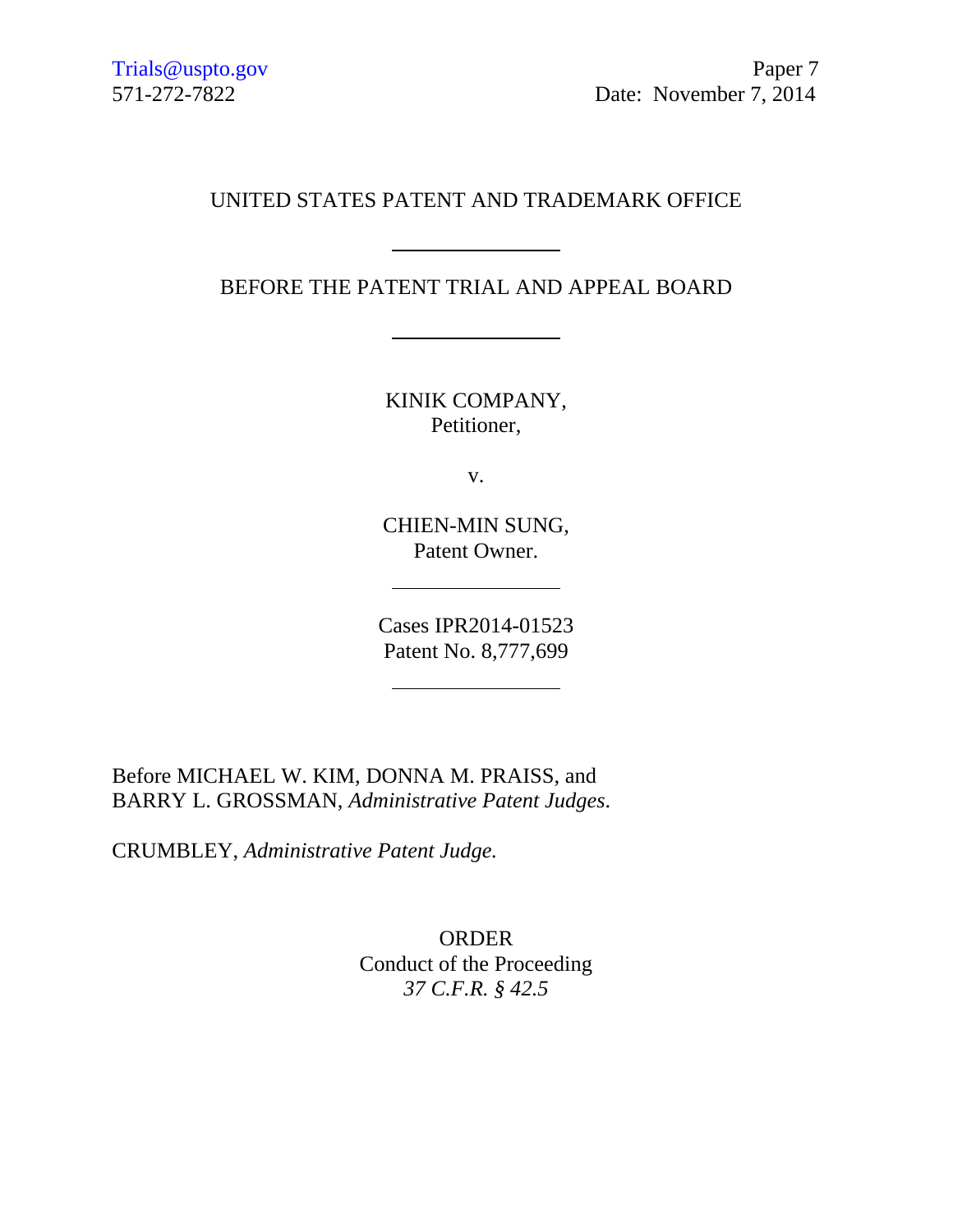## IPR2014-01523 Patent No. 8,777,699

 In this *inter partes* review proceeding, counsel for Patent Owner filed a Motion to Withdraw on November 4, 2014, without prior authorization of the Board. Paper 6. A conference call was held on November 6, 2014, at the request of the Board, with Gordon K. Hill, counsel for Patent Owner, Brian C. McCormack and William D. McSpadden, counsel for Petitioner, and Judges Kim, Praiss, and Grossman. For the following reasons, we *expunge* the Motion as improperly filed.

 During the call, Mr. Hill represented that he filed the Motion to Withdraw because he has not received an engagement letter or retainer from the Patent Owner. When asked whether Patent Owner will retain alternate counsel, Mr. Hill was not aware of alternate counsel and indicated that he has not had any communications with Patent Owner since about October 15, 2014. We explained that a power of attorney from Patent Owner is in the record and that until a motion to withdraw is granted, he has real responsibilities as attorney of record.

Counsel may withdraw from an *inter partes* review proceeding only with authorization from the Board. 37 C.F.R. § 42.10(e). We will not authorize Mr. Hill to file a motion to withdraw at this time because he has not been relieved of duty from Patent Owner, he simply has not received instructions from Patent Owner. At this stage in the proceeding, a Preliminary Response may be filed by January 2, 2015 and such a filing is optional not mandatory. 37 C.F.R. § 42.107(a). Going forward, counsel for Patent Owner shall request a conference with the Board to discuss the need for a motion to withdraw when circumstances warrant, for example, if new counsel is retained by Patent Owner or Patent Owner participates in the conference with the Board.

"The Board may expunge any paper directed to a proceeding or filed while an application or patent is under the jurisdiction of the Board that is not authorized

2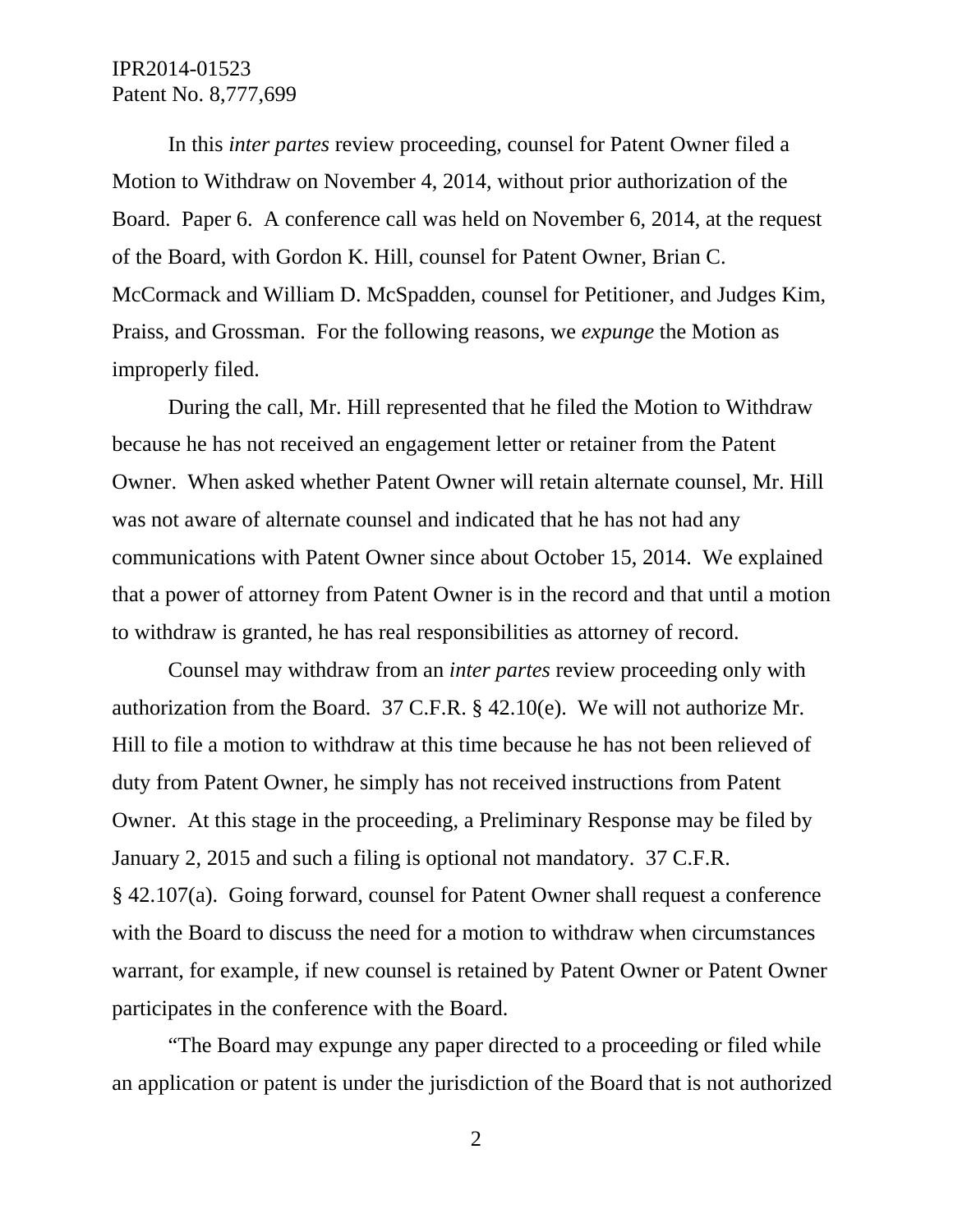IPR2014-01523 Patent No. 8,777,699

under this part or in a Board order." 37 C.F.R. § 42.7(a). Accordingly, we shall expunge the improperly filed Motion to Withdraw (Paper 6) from the record of this case.

Based on the foregoing, it is

ORDERED that Paper 6 shall be expunged from the record of Case IPR2014-01523;

FURTHER ORDERED that Gordon Hill and A. John Pate are not authorized, at this time, to file a motion to withdraw as counsel for Patent Owner; and

FURTHER ORDERED that Gordon Hill and A. John Pate both remain as attorney of record for Patent Owner.